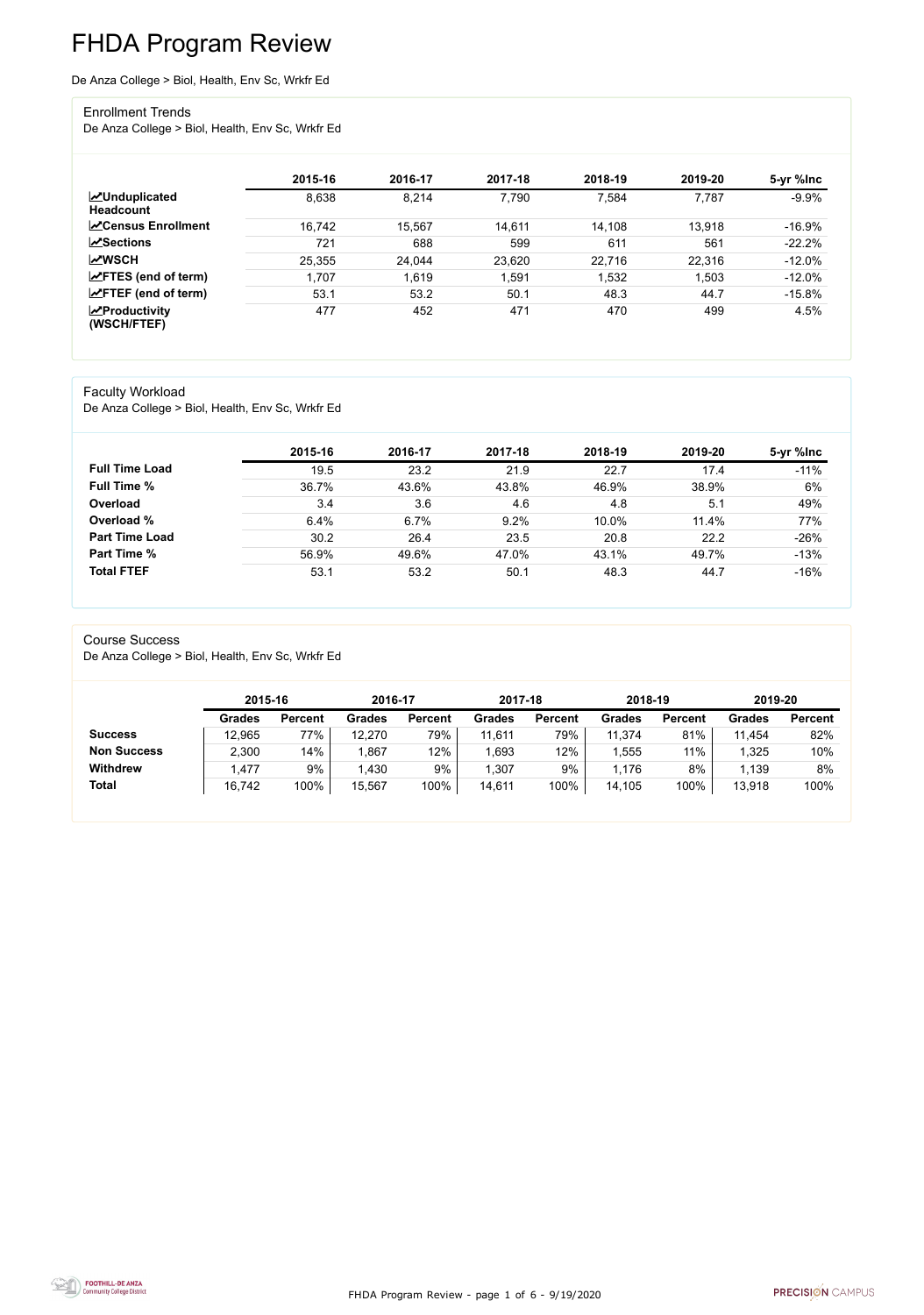FHDA Program Review - page 2 of 6 - 9/19/2020



### Course Success for African American, Latinx, and Filipinx Students

### Course Success for Asian, Native American, Pacific Islander, White, and Decline to State Students

|                    |               | 2015-16        |               | 2016-17        |               | 2017-18        | 2018-19       |                | 2019-20       |                |
|--------------------|---------------|----------------|---------------|----------------|---------------|----------------|---------------|----------------|---------------|----------------|
|                    | <b>Grades</b> | <b>Percent</b> | <b>Grades</b> | <b>Percent</b> | <b>Grades</b> | <b>Percent</b> | <b>Grades</b> | <b>Percent</b> | <b>Grades</b> | <b>Percent</b> |
| <b>Success</b>     | 4,651         | 70%            | 4,352         | 73%            | 4,101         | 72%            | 4,020         | 74%            | 4,057         | 76%            |
| <b>Non Success</b> | .291          | 19%            | 975           | 16%            | 912           | 16%            | 846           | 16%            | 747           | 14%            |
| <b>Withdrew</b>    | 686           | 10%            | 664           | 11%            | 644           | 11%            | 549           | 10%            | 550           | 10%            |
| <b>Total</b>       | 6,628         | 100%           | 5,991         | 100%           | 5,657         | 100%           | 5,415         | 100%           | 5,354         | 100%           |

|                    | 2015-16       |                | 2016-17       |                | 2017-18       |                | 2018-19       |                | 2019-20 |                |
|--------------------|---------------|----------------|---------------|----------------|---------------|----------------|---------------|----------------|---------|----------------|
|                    | <b>Grades</b> | <b>Percent</b> | <b>Grades</b> | <b>Percent</b> | <b>Grades</b> | <b>Percent</b> | <b>Grades</b> | <b>Percent</b> | Grades  | <b>Percent</b> |
| <b>Success</b>     | 8,314         | 82%            | 7,918         | 83%            | 7,510         | 84%            | 7,354         | 85%            | 7,397   | 86%            |
| <b>Non Success</b> | 1,009         | 10%            | 892           | 9%             | 781           | 9%             | 709           | 8%             | 578     | 7%             |
| <b>Withdrew</b>    | 791           | 8%             | 766           | 8%             | 663           | $7\%$          | 627           | 7%             | 589     | 7%             |
| <b>Total</b>       | 10,114        | 100%           | 9,576         | 100%           | 8,954         | 100%           | 8,690         | 100%           | 8,564   | 100%           |
|                    |               |                |               |                |               |                |               |                |         |                |

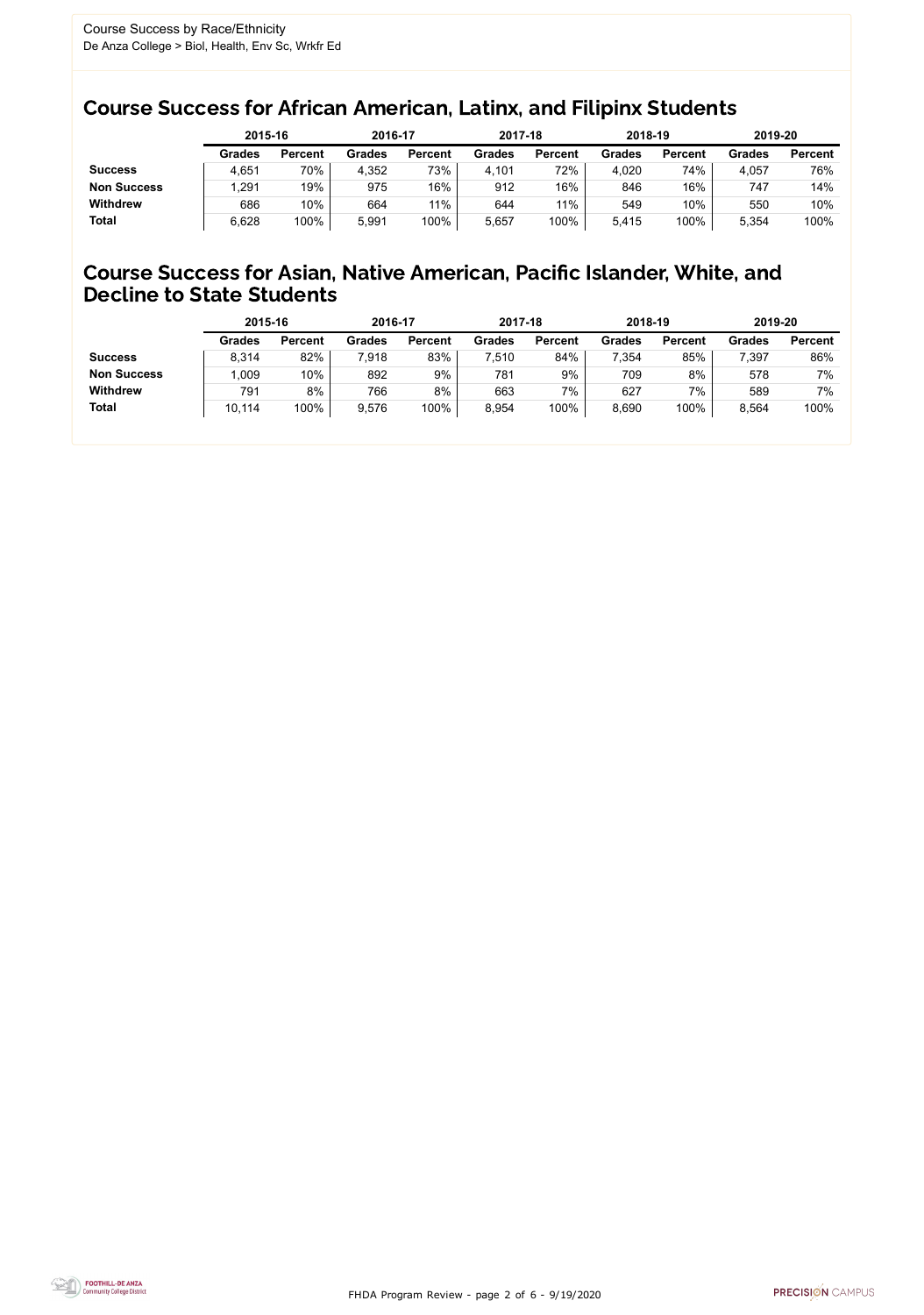FHDA Program Review - page 3 of 6 - 9/19/2020



Some courses may continue to be listed but no longer have data due to renumbering or because the course was not offered in the past five years.



### by Gender

|                     |        | 2015-16        |        | 2016-17        |        | 2017-18        |        | 2018-19        |        | 2019-20        |  |
|---------------------|--------|----------------|--------|----------------|--------|----------------|--------|----------------|--------|----------------|--|
|                     | Enr    | <b>Percent</b> | Enr    | <b>Percent</b> | Enr    | <b>Percent</b> | Enr    | <b>Percent</b> | Enr    | <b>Percent</b> |  |
| <b>Female</b>       | 10,162 | 61%            | 9,546  | 61%            | 9,025  | 62%            | 8,704  | 62%            | 8,490  | 61%            |  |
| <b>Male</b>         | 6,485  | 39%            | 5,914  | 38%            | 5,496  | 38%            | 5,312  | 38%            | 5,337  | 38%            |  |
| <b>Non-Binary</b>   |        | 0%             |        | 0%             | 0      | 0%             | 4      | 0%             | 13     | 0%             |  |
| <b>Not Reported</b> | 95     | 1%             | 107    | $1\%$          | 90     | $1\%$          | 88     | 1%             | 78     | 1%             |  |
| <b>Total</b>        | 16,742 | 100%           | 15,567 | 100%           | 14,611 | 100%           | 14,108 | 100%           | 13,918 | 100%           |  |

## by Ethnicity

|                         |        | 2015-16        |        | 2016-17        |        | 2017-18        | 2018-19 |                | 2019-20 |                |
|-------------------------|--------|----------------|--------|----------------|--------|----------------|---------|----------------|---------|----------------|
|                         | Enr    | <b>Percent</b> | Enr    | <b>Percent</b> | Enr    | <b>Percent</b> | Enr     | <b>Percent</b> | Enr     | <b>Percent</b> |
| <b>African American</b> | 746    | 4%             | 606    | 4%             | 612    | 4%             | 553     | 4%             | 471     | 3%             |
| Asian                   | 6,195  | 37%            | 6,028  | 39%            | 5,757  | 39%            | 5,810   | 41%            | 5,587   | 40%            |
| <b>Filipinx</b>         | 1,607  | 10%            | 1,564  | 10%            | 1,399  | 10%            | ,287    | 9%             | 1,197   | 9%             |
| Latinx                  | 4,275  | 26%            | 3,821  | 25%            | 3,646  | 25%            | 3,577   | 25%            | 3,686   | 26%            |
| <b>Native American</b>  | 69     | $0\%$          | 73     | 0%             | 76     | $1\%$          | 62      | $0\%$          | 50      | 0%             |
| <b>Pacific Islander</b> | 157    | $1\%$          | 111    | $1\%$          | 74     | $1\%$          | 80      | $1\%$          | 147     | $1\%$          |
| White                   | 3,408  | 20%            | 3,142  | 20%            | 2,887  | 20%            | 2,580   | 18%            | 2,460   | 18%            |
| <b>Decline to State</b> | 285    | 2%             | 222    | $1\%$          | 160    | $1\%$          | 159     | $1\%$          | 320     | 2%             |
| <b>Total</b>            | 16,742 | 100%           | 15,567 | 100%           | 14,611 | 100%           | 14,108  | 100%           | 13,918  | 100%           |

## by Age

|              | 2015-16 |                | 2016-17 |                | 2017-18 |                | 2018-19 |                | 2019-20 |                |
|--------------|---------|----------------|---------|----------------|---------|----------------|---------|----------------|---------|----------------|
|              | Enr     | <b>Percent</b> | Enr     | <b>Percent</b> | Enr     | <b>Percent</b> | Enr     | <b>Percent</b> | Enr     | <b>Percent</b> |
| 19 or less   | 2,565   | 15%            | 2,300   | 15%            | 1,962   | 13%            | 2,210   | 16%            | 2,649   | 19%            |
| $20 - 24$    | 7,933   | 47%            | 7,572   | 49%            | 7,096   | 49%            | 6,373   | 45%            | 6,207   | 45%            |
| 25-39        | 4,865   | 29%            | 4,567   | 29%            | 4,446   | 30%            | 4,295   | 30%            | 3,895   | 28%            |
| $40 +$       | 1,379   | 8%             | 1,128   | 7%             | 1,107   | 8%             | ,230    | 9%             | 1,167   | 8%             |
| <b>Total</b> | 16,742  | 100%           | 15,567  | 100%           | 14,611  | 100%           | 14,108  | 100%           | 13,918  | 100%           |

### by Education Level

|                           | 2015-16 |                | 2016-17 |                | 2017-18 |                | 2018-19 |                | 2019-20 |                |
|---------------------------|---------|----------------|---------|----------------|---------|----------------|---------|----------------|---------|----------------|
|                           | Enr     | <b>Percent</b> | Enr     | <b>Percent</b> | Enr     | <b>Percent</b> | Enr     | <b>Percent</b> | Enr     | <b>Percent</b> |
| <b>Bachelor or higher</b> | 2,142   | 13%            | 2,187   | 14%            | 2,030   | 14%            | 2,025   | 14%            | 1,879   | 14%            |
| <b>Associate</b>          | 897     | 5%             | 882     | 6%             | 1,005   | 7%             | 963     | 7%             | 854     | 6%             |
| <b>HS/Equivalent</b>      | 12,871  | $77\%$         | 11,666  | 75%            | 10,735  | 73%            | 10,321  | 73%            | 10,423  | 75%            |
| <b>All Other</b>          | 832     | 5%             | 832     | 5%             | 841     | 6%             | 799     | 6%             | 762     | 5%             |
| <b>Total</b>              | 16,742  | 100%           | 15,567  | 100%           | 14,611  | 100%           | 14,108  | 100%           | 13,918  | 100%           |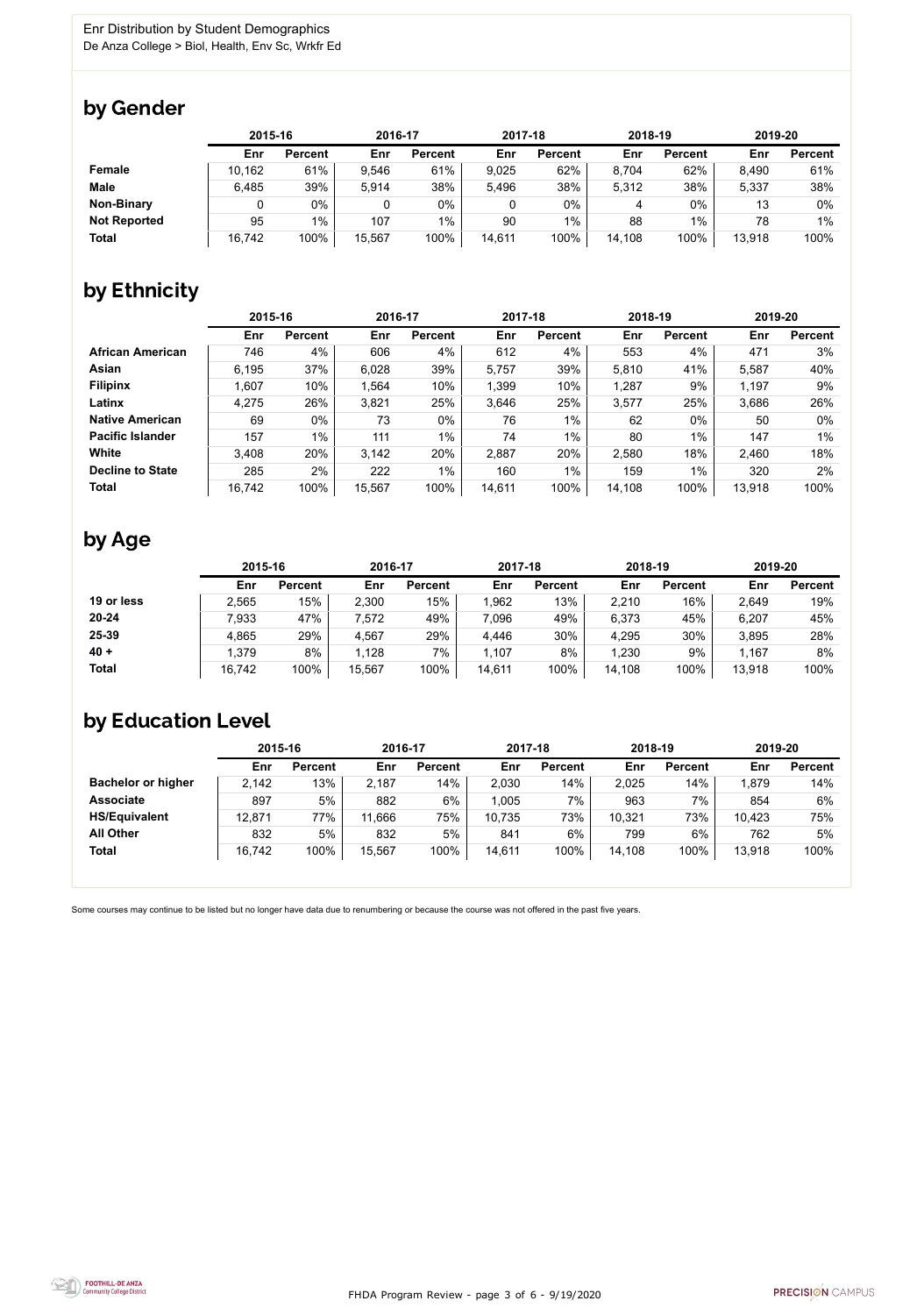FHDA Program Review - page 4 of 6 - 9/19/2020



### Success Rates by Gender De Anza College > Biol, Health, Env Sc, Wrkfr Ed

|                     | 2019-20        |                |                    |                |                 |                |               |                |  |  |  |  |  |
|---------------------|----------------|----------------|--------------------|----------------|-----------------|----------------|---------------|----------------|--|--|--|--|--|
|                     | <b>Success</b> |                | <b>Non Success</b> |                | <b>Withdrew</b> |                | <b>Total</b>  |                |  |  |  |  |  |
|                     | <b>Grades</b>  | <b>Percent</b> | <b>Grades</b>      | <b>Percent</b> | <b>Grades</b>   | <b>Percent</b> | <b>Grades</b> | <b>Percent</b> |  |  |  |  |  |
| <b>Female</b>       | 7,022          | 83%            | 790                | 9%             | 678             | 8%             | 8,490         | 100%           |  |  |  |  |  |
| <b>Male</b>         | 4,360          | 82%            | 521                | 10%            | 456             | 9%             | 5,337         | 100%           |  |  |  |  |  |
| <b>Non-Binary</b>   | 9              | 69%            | 2                  | 15%            | 2               | 15%            | 13            | 100%           |  |  |  |  |  |
| <b>Not Reported</b> | 63             | 81%            | 12                 | 15%            | 3               | 4%             | 78            | 100%           |  |  |  |  |  |
| All                 | 11,454         | 82%            | 1,325              | 10%            | 1,139           | 8%             | 13,918        | 100%           |  |  |  |  |  |

|                     |                | 2018-19        |                    |                |                 |                |               |                |  |  |  |  |  |  |
|---------------------|----------------|----------------|--------------------|----------------|-----------------|----------------|---------------|----------------|--|--|--|--|--|--|
|                     | <b>Success</b> |                | <b>Non Success</b> |                | <b>Withdrew</b> |                | <b>Total</b>  |                |  |  |  |  |  |  |
|                     | <b>Grades</b>  | <b>Percent</b> | <b>Grades</b>      | <b>Percent</b> | <b>Grades</b>   | <b>Percent</b> | <b>Grades</b> | <b>Percent</b> |  |  |  |  |  |  |
| Female              | 7,118          | 82%            | 882                | 10%            | 701             | 8%             | 8,701         | 100%           |  |  |  |  |  |  |
| <b>Male</b>         | 4,194          | 79%            | 658                | 12%            | 460             | 9%             | 5,312         | 100%           |  |  |  |  |  |  |
| <b>Non-Binary</b>   | ◠              | 50%            |                    | 25%            |                 | 25%            | 4             | 100%           |  |  |  |  |  |  |
| <b>Not Reported</b> | 60             | 68%            | 14                 | 16%            | 14              | 16%            | 88            | 100%           |  |  |  |  |  |  |
| All                 | 11,374         | 81%            | 1,555              | 11%            | 1,176           | 8%             | 14,105        | 100%           |  |  |  |  |  |  |

|                     |                | 2017-18        |                    |                 |               |                |               |                |  |  |  |  |  |  |
|---------------------|----------------|----------------|--------------------|-----------------|---------------|----------------|---------------|----------------|--|--|--|--|--|--|
|                     | <b>Success</b> |                | <b>Non Success</b> | <b>Withdrew</b> |               | <b>Total</b>   |               |                |  |  |  |  |  |  |
|                     | <b>Grades</b>  | <b>Percent</b> | <b>Grades</b>      | <b>Percent</b>  | <b>Grades</b> | <b>Percent</b> | <b>Grades</b> | <b>Percent</b> |  |  |  |  |  |  |
| Female              | 7,226          | 80%            | 996                | 11%             | 803           | 9%             | 9,025         | 100%           |  |  |  |  |  |  |
| <b>Male</b>         | 4,306          | 78%            | 690                | 13%             | 500           | 9%             | 5,496         | 100%           |  |  |  |  |  |  |
| <b>Non-Binary</b>   | 0              | N/A            | 0                  | N/A             | 0             | N/A            | 0             | 100%           |  |  |  |  |  |  |
| <b>Not Reported</b> | 79             | 88%            |                    | 8%              | 4             | 4%             | 90            | 100%           |  |  |  |  |  |  |
| All                 | 11,611         | 79%            | 1,693              | 12%             | 1,307         | 9%             | 14,611        | 100%           |  |  |  |  |  |  |

|                     |                | 2016-17            |               |                 |               |                |               |                |  |  |
|---------------------|----------------|--------------------|---------------|-----------------|---------------|----------------|---------------|----------------|--|--|
|                     | <b>Success</b> | <b>Non Success</b> |               | <b>Withdrew</b> |               | <b>Total</b>   |               |                |  |  |
|                     | <b>Grades</b>  | <b>Percent</b>     | <b>Grades</b> | <b>Percent</b>  | <b>Grades</b> | <b>Percent</b> | <b>Grades</b> | <b>Percent</b> |  |  |
| Female              | 7,616          | 80%                | 1,061         | 11%             | 869           | 9%             | 9,546         | 100%           |  |  |
| <b>Male</b>         | 4,561          | 77%                | 797           | 13%             | 556           | 9%             | 5,914         | 100%           |  |  |
| <b>Non-Binary</b>   | 0              | N/A                |               | N/A             | 0             | N/A            |               | 100%           |  |  |
| <b>Not Reported</b> | 93             | 87%                | 9             | 8%              | 5             | 5%             | 107           | 100%           |  |  |
| All                 | 12,270         | 79%                | ,867          | 12%             | 1,430         | 9%             | 15,567        | 100%           |  |  |

|                     |                                      | 2015-16        |               |                 |               |                |               |                |  |  |
|---------------------|--------------------------------------|----------------|---------------|-----------------|---------------|----------------|---------------|----------------|--|--|
|                     | <b>Non Success</b><br><b>Success</b> |                |               | <b>Withdrew</b> |               | <b>Total</b>   |               |                |  |  |
|                     | <b>Grades</b>                        | <b>Percent</b> | <b>Grades</b> | <b>Percent</b>  | <b>Grades</b> | <b>Percent</b> | <b>Grades</b> | <b>Percent</b> |  |  |
| Female              | 8,030                                | 79%            | 1,283         | 13%             | 849           | 8%             | 10,162        | 100%           |  |  |
| <b>Male</b>         | 4,865                                | 75%            | 996           | 15%             | 624           | 10%            | 6,485         | 100%           |  |  |
| <b>Non-Binary</b>   |                                      | N/A            | 0             | N/A             |               | N/A            | 0             | 100%           |  |  |
| <b>Not Reported</b> | 70                                   | 74%            | 21            | 22%             | 4             | 4%             | 95            | 100%           |  |  |
| All                 | 12,965                               | 77%            | 2,300         | 14%             | 1,477         | 9%             | 16,742        | 100%           |  |  |

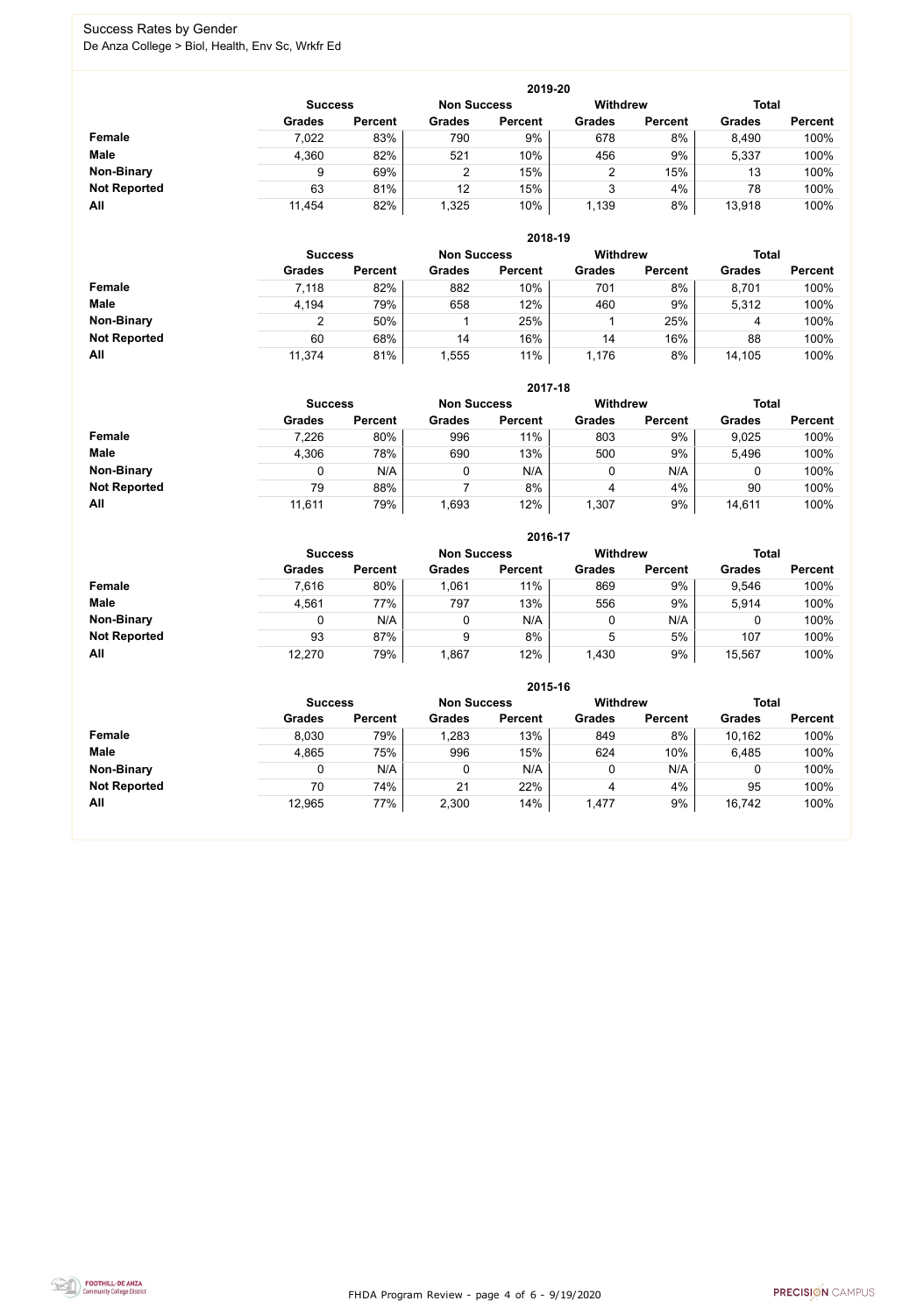FHDA Program Review - page 5 of 6 - 9/19/2020



### Success Rates by Age De Anza College > Biol, Health, Env Sc, Wrkfr Ed

|            | 2019-20        |                    |               |                 |               |                |               |                |  |  |
|------------|----------------|--------------------|---------------|-----------------|---------------|----------------|---------------|----------------|--|--|
|            | <b>Success</b> | <b>Non Success</b> |               | <b>Withdrew</b> |               | <b>Total</b>   |               |                |  |  |
|            | <b>Grades</b>  | <b>Percent</b>     | <b>Grades</b> | <b>Percent</b>  | <b>Grades</b> | <b>Percent</b> | <b>Grades</b> | <b>Percent</b> |  |  |
| 19 or less | 2,233          | 84%                | 244           | 9%              | 172           | 6%             | 2,649         | 100%           |  |  |
| $20 - 24$  | 4,991          | 80%                | 659           | 11%             | 557           | 9%             | 6,207         | 100%           |  |  |
| 25-39      | 3,292          | 85%                | 300           | 8%              | 303           | 8%             | 3,895         | 100%           |  |  |
| $40 +$     | 938            | 80%                | 122           | 10%             | 107           | 9%             | 1,167         | 100%           |  |  |
| All        | 11,454         | 82%                | 1,325         | 10%             | 1,139         | 8%             | 13,918        | 100%           |  |  |

|            |                |                    |               | 2018-19         |               |                |               |                |
|------------|----------------|--------------------|---------------|-----------------|---------------|----------------|---------------|----------------|
|            | <b>Success</b> | <b>Non Success</b> |               | <b>Withdrew</b> |               | <b>Total</b>   |               |                |
|            | <b>Grades</b>  | <b>Percent</b>     | <b>Grades</b> | <b>Percent</b>  | <b>Grades</b> | <b>Percent</b> | <b>Grades</b> | <b>Percent</b> |
| 19 or less | ,797           | 81%                | 252           | 11%             | 161           | 7%             | 2,210         | 100%           |
| $20 - 24$  | 4,965          | 78%                | 823           | 13%             | 584           | 9%             | 6,372         | 100%           |
| 25-39      | 3,555          | 83%                | 410           | 10%             | 328           | 8%             | 4,293         | 100%           |
| $40 +$     | 1,057          | 86%                | 70            | 6%              | 103           | 8%             | 1,230         | 100%           |
| All        | 11,374         | 81%                | ,555          | 11%             | 1,176         | 8%             | 14,105        | 100%           |

|            | 2017-18                              |                |               |                |                 |                |               |                |  |  |
|------------|--------------------------------------|----------------|---------------|----------------|-----------------|----------------|---------------|----------------|--|--|
|            | <b>Non Success</b><br><b>Success</b> |                |               |                | <b>Withdrew</b> |                | <b>Total</b>  |                |  |  |
|            | <b>Grades</b>                        | <b>Percent</b> | <b>Grades</b> | <b>Percent</b> | <b>Grades</b>   | <b>Percent</b> | <b>Grades</b> | <b>Percent</b> |  |  |
| 19 or less | ,568                                 | 80%            | 251           | 13%            | 143             | 7%             | ,962          | 100%           |  |  |
| $20 - 24$  | 5,471                                | 77%            | 932           | 13%            | 693             | 10%            | 7,096         | 100%           |  |  |
| 25-39      | 3,650                                | 82%            | 431           | 10%            | 365             | 8%             | 4,446         | 100%           |  |  |
| $40 +$     | 922                                  | 83%            | 79            | 7%             | 106             | 10%            | 1,107         | 100%           |  |  |
| All        | 11,611                               | 79%            | 1,693         | 12%            | 1,307           | 9%             | 14,611        | 100%           |  |  |

|            |                |                    |               | 2016-17         |               |                |               |                |
|------------|----------------|--------------------|---------------|-----------------|---------------|----------------|---------------|----------------|
|            | <b>Success</b> | <b>Non Success</b> |               | <b>Withdrew</b> |               |                | <b>Total</b>  |                |
|            | <b>Grades</b>  | <b>Percent</b>     | <b>Grades</b> | <b>Percent</b>  | <b>Grades</b> | <b>Percent</b> | <b>Grades</b> | <b>Percent</b> |
| 19 or less | 1,813          | 79%                | 311           | 14%             | 176           | 8%             | 2,300         | 100%           |
| 20-24      | 5,772          | 76%                | 1,066         | 14%             | 734           | 10%            | 7,572         | 100%           |
| 25-39      | 3,747          | 82%                | 417           | 9%              | 403           | 9%             | 4,567         | 100%           |
| $40 +$     | 938            | 83%                | 73            | 6%              | 117           | 10%            | 1,128         | 100%           |
| All        | 12,270         | 79%                | 867, ا        | 12%             | 1,430         | 9%             | 15,567        | 100%           |

|            |                                      |                |               | 2015-16        |                 |                |               |                |
|------------|--------------------------------------|----------------|---------------|----------------|-----------------|----------------|---------------|----------------|
|            | <b>Non Success</b><br><b>Success</b> |                |               |                | <b>Withdrew</b> |                | <b>Total</b>  |                |
|            | <b>Grades</b>                        | <b>Percent</b> | <b>Grades</b> | <b>Percent</b> | <b>Grades</b>   | <b>Percent</b> | <b>Grades</b> | <b>Percent</b> |
| 19 or less | 1,942                                | 76%            | 407           | 16%            | 216             | 8%             | 2,565         | 100%           |
| $20 - 24$  | 5,940                                | 75%            | 1,222         | 15%            | 771             | 10%            | 7,933         | 100%           |
| 25-39      | 3,973                                | 82%            | 509           | 10%            | 383             | 8%             | 4,865         | 100%           |
| $40 +$     | 1,110                                | 80%            | 162           | 12%            | 107             | 8%             | 1,379         | 100%           |
| All        | 12,965                               | 77%            | 2,300         | 14%            | 1,477           | 9%             | 16,742        | 100%           |